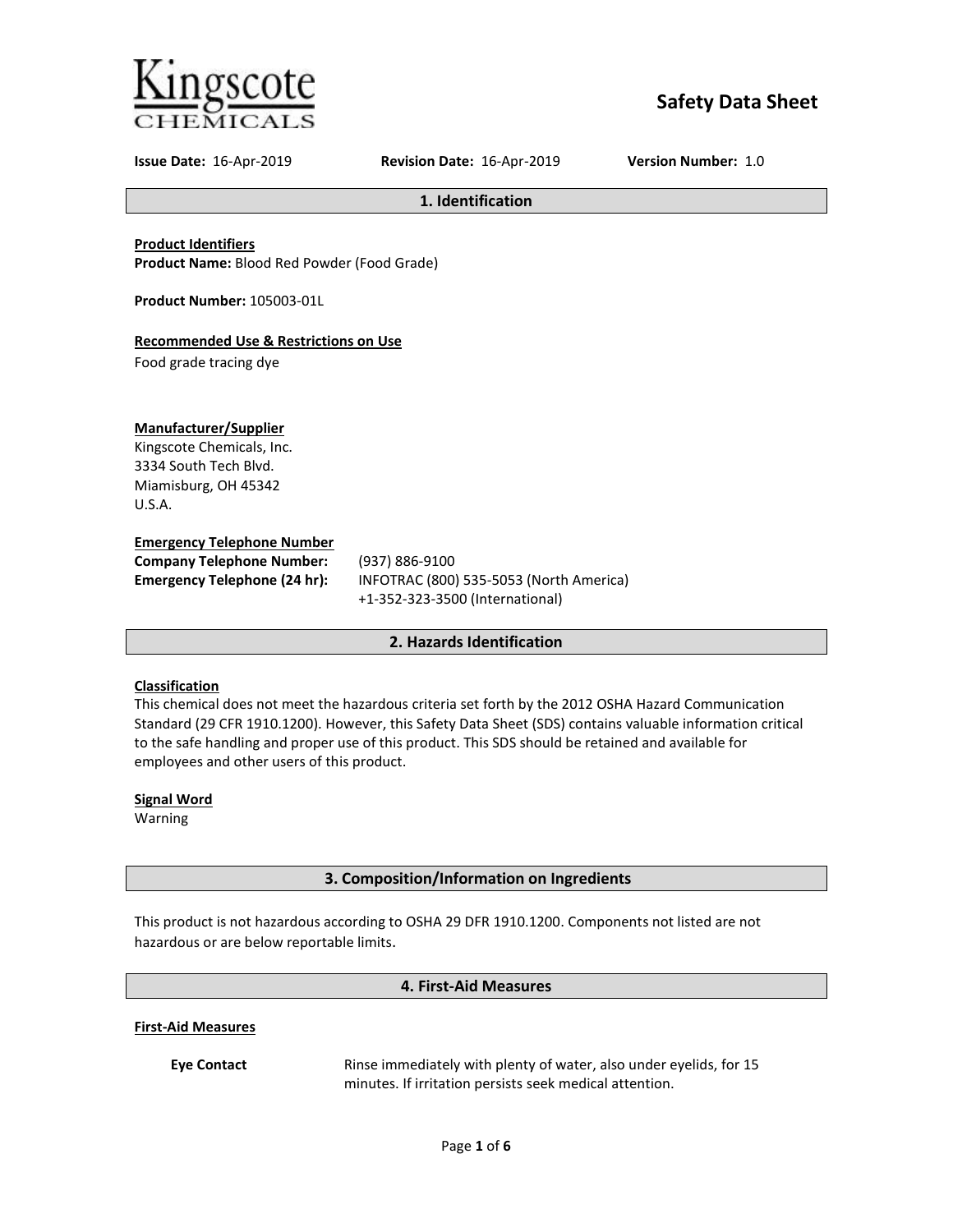| <b>Skin Contact</b> | Wash thoroughly with plenty of soap and water. If severe irritation<br>occurs seek medical advice.                                                                                           |
|---------------------|----------------------------------------------------------------------------------------------------------------------------------------------------------------------------------------------|
| <b>Inhalation</b>   | If affected, remove person to fresh air. If symptoms persist, seek medical<br>advice.                                                                                                        |
| <b>Ingestion</b>    | Rinse mouth. DO NOT induce vomiting. Drink plenty of water. Never give<br>anything by mouth to an unconscious person. Medical advice if large<br>quantities were swallowed or nausea occurs. |

### **Most Important Symptoms and Effects**

| Symptoms | Will cause staining of the skin on contact. May cause eye irritation.    |
|----------|--------------------------------------------------------------------------|
|          | Inhalation of dust may cause respiratory irritation. Ingestion may cause |
|          | urine to be red color until the dye has been washed from the system.     |

### **Indication of Any Immediate Medical Attention and Special Treatment Needed**

**Notes to Physician** Treat symptomatically

## **5. Fire-Fighting Measures**

## **Suitable Extinguishing Media**

Carbon dioxide, water spray, foam, dry chemical.

### **Unsuitable Extinguishing Media**

Anything which will create dust clouds.

### **Specific Hazards Arising from the Chemical**

Remote possibility of dust explosion. Burning may produce oxides of carbon and nitrogen (NOx)

## **Protective Equipment and Precautions for Firefighters**

Wear self-contained breathing apparatus, MSHA/NIOOSH (approved or equivalent) and full protective gear.

### **6. Accidental Release Measures**

#### **Personal Precautions, Protective Equipment and Emergency Procedures**

**Environmental Precautions** Prevent from entering public sewer, water systems, or surface waters.

### **Methods and Material for Containment and Cleaning Up**

| <b>Methods for Containment</b> | Prevent further leakage or spillage if safe to do so.                                 |
|--------------------------------|---------------------------------------------------------------------------------------|
| <b>Methods for Cleaning Up</b> | Sweep up and collect into suitable containers for disposal. Flush area<br>with water. |

# **7. Handling and Storage**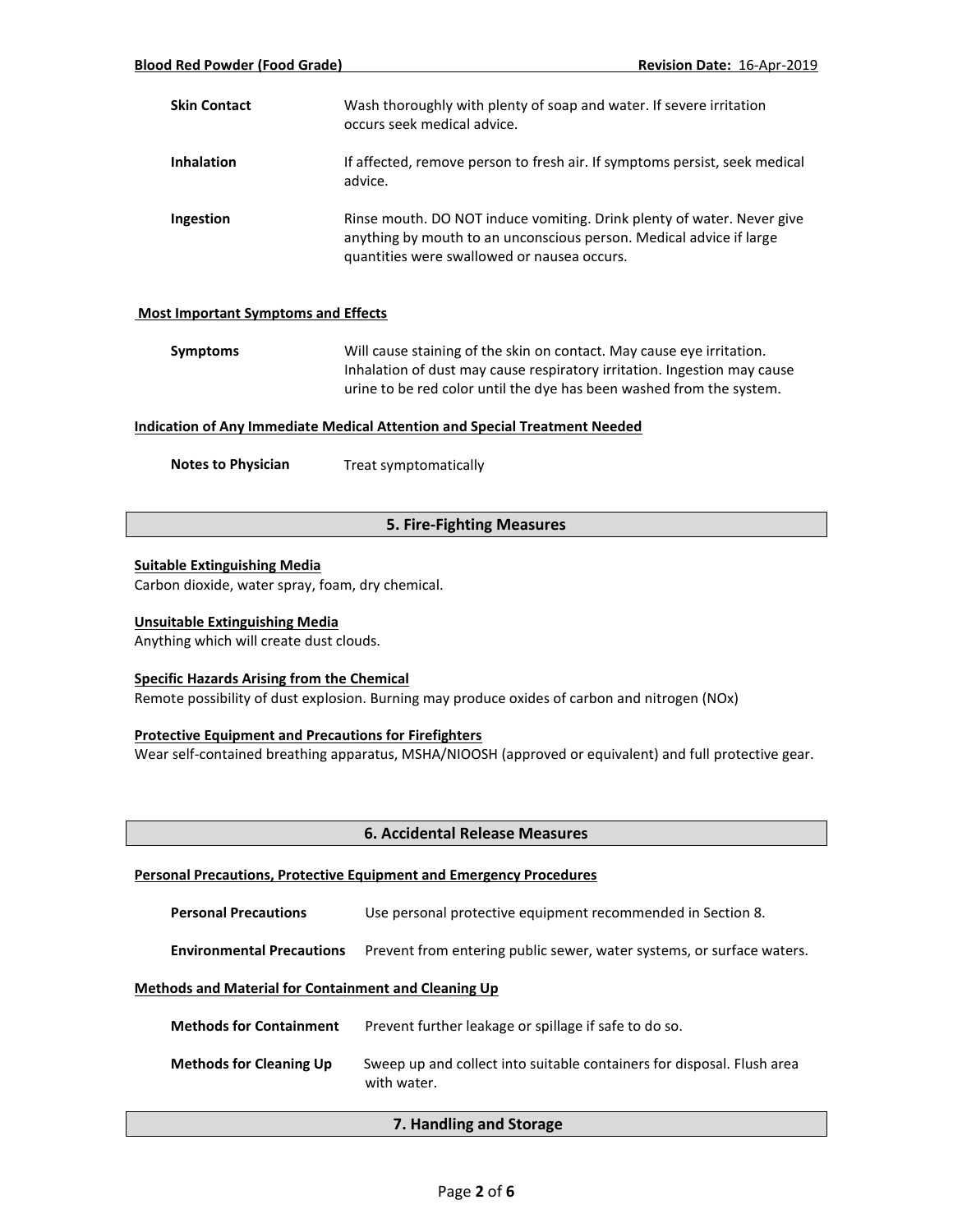## **Precautions for Safe Handling**

| <b>Advice on Safe Handling</b> | Handle in accordance with good industrial hygiene and safety           |
|--------------------------------|------------------------------------------------------------------------|
|                                | practices. Use personal protective equipment recommended in            |
|                                | Section 8. Avoid contact with skin, eyes, or clothing. Avoid breathing |
|                                | dusts. Contaminated clothing should be thoroughly washed before        |
|                                | reusing.                                                               |

### **Conditions for Safe Storage, Including Incompatibilities**

| ventilated area. Store away from hear, sparks, open flame, or any |
|-------------------------------------------------------------------|
|                                                                   |
|                                                                   |

**Incompatible Materials** No known incompatible materials.

## **8. Exposure Controls / Personal Protection**

### **Exposure Guidelines**

This product, as supplied, does not contain any hazardous materials with occupational exposure limits established by the region-specific regulatory bodies.

# **Engineering Controls**

Ensure adequate ventilation, especially in confined areas. Eyewash stations and showers.

### **Individual Protection Measures, Such as Personal Protective Equipment:**

| <b>Eye/Face Protection</b>        | Avoid contact with eyes. Were eye protection.                                                     |
|-----------------------------------|---------------------------------------------------------------------------------------------------|
| <b>Skin &amp; Body Protection</b> | Wear rubber gloves and appropriate protective clothing.                                           |
| <b>Respiratory Protection</b>     | Not needed with proper ventilation. When ventilation is not adequate<br>wear NIOSH approved mask. |
| <b>Hygiene Measures</b>           | Handle in accordance with good industrial hygiene and safety practices.                           |

### **9. Physical and Chemical Properties**

### **Information on Basic Physical and Chemical Properties**

| <b>Physical State</b>            | Powder         | Odor                  | N/A |
|----------------------------------|----------------|-----------------------|-----|
| Appearance                       | Red in color   | <b>Odor Threshold</b> | N/A |
|                                  |                |                       |     |
| <b>Property</b>                  | <b>Values</b>  |                       |     |
| рH                               | N/A            |                       |     |
| <b>Melting/Freezing Point</b>    | N/A            |                       |     |
| <b>Boiling Point/Range</b>       | N/A            |                       |     |
| <b>Flash Point</b>               | Not applicable |                       |     |
| <b>Evaporation Rate</b>          | Not applicable |                       |     |
| Flammability (solid, gas)        | N/A            |                       |     |
| <b>Upper Flammability Limits</b> | Not applicable |                       |     |
| <b>Lower Flammability Limits</b> | Not applicable |                       |     |
| <b>Vapor Pressure</b>            | Not applicable |                       |     |
| <b>Vapor Density</b>             | Not applicable |                       |     |
| <b>Relative Density</b>          | Not applicable |                       |     |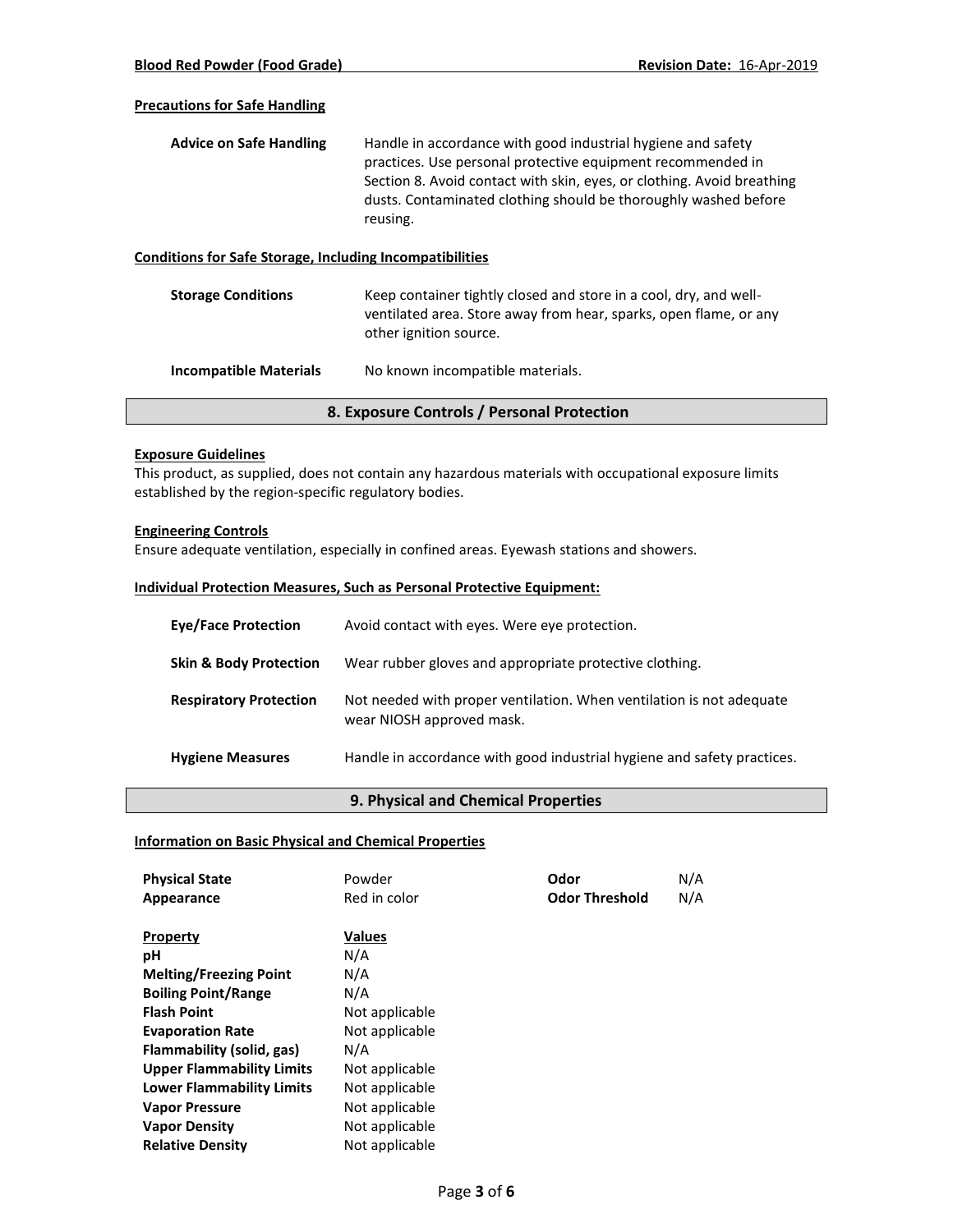| <b>Specific Gravity</b>          | N/A            |
|----------------------------------|----------------|
| Solubility                       | N/A            |
| <b>Partition Coefficient</b>     | Not determined |
| <b>Auto-ignition Temperature</b> | Not determined |
| Decomposition                    | Not determined |
| <b>Temperature</b>               |                |
| <b>Viscosity</b>                 | Not determined |

## **10. Stability and Reactivity**

# **Reactivity**

None known.

# **Chemical Stability**

Stable.

## **Possibility of Hazardous Reactions**

None under normal processing.

### **Conditions to Avoid**

Keep out of reach of children. Avoid dust formation.

### **Incompatible Materials**

Avoid strong oxidizing materials.

## **Hazardous Decomposition Products**

Oxides of carbon and nitrogen.

# **11: Toxicological Information**

### **Information on Likely Routes of Exposure**

| <b>Inhalation</b>   | Avoid inhalation of dust.                          |
|---------------------|----------------------------------------------------|
| Ingestion           | Ingestion may cause irritation. Do not ingest.     |
| <b>Skin Contact</b> | May cause allergic skin reaction.                  |
| <b>Eve Contact</b>  | May cause eye irritation. Avoid contact with eyes. |

## **Delayed, Immediate, and Chronic Effects from Short- and Long-Term Exposure** Stain skin. May cause an allergic skin reaction.

# **Numerical Measures of Toxicity**

Not determined.

# **Symptoms Associated with Exposure**

See Section 4 of this SDS for symptoms.

## **Carcinogenicity**

**NTP** None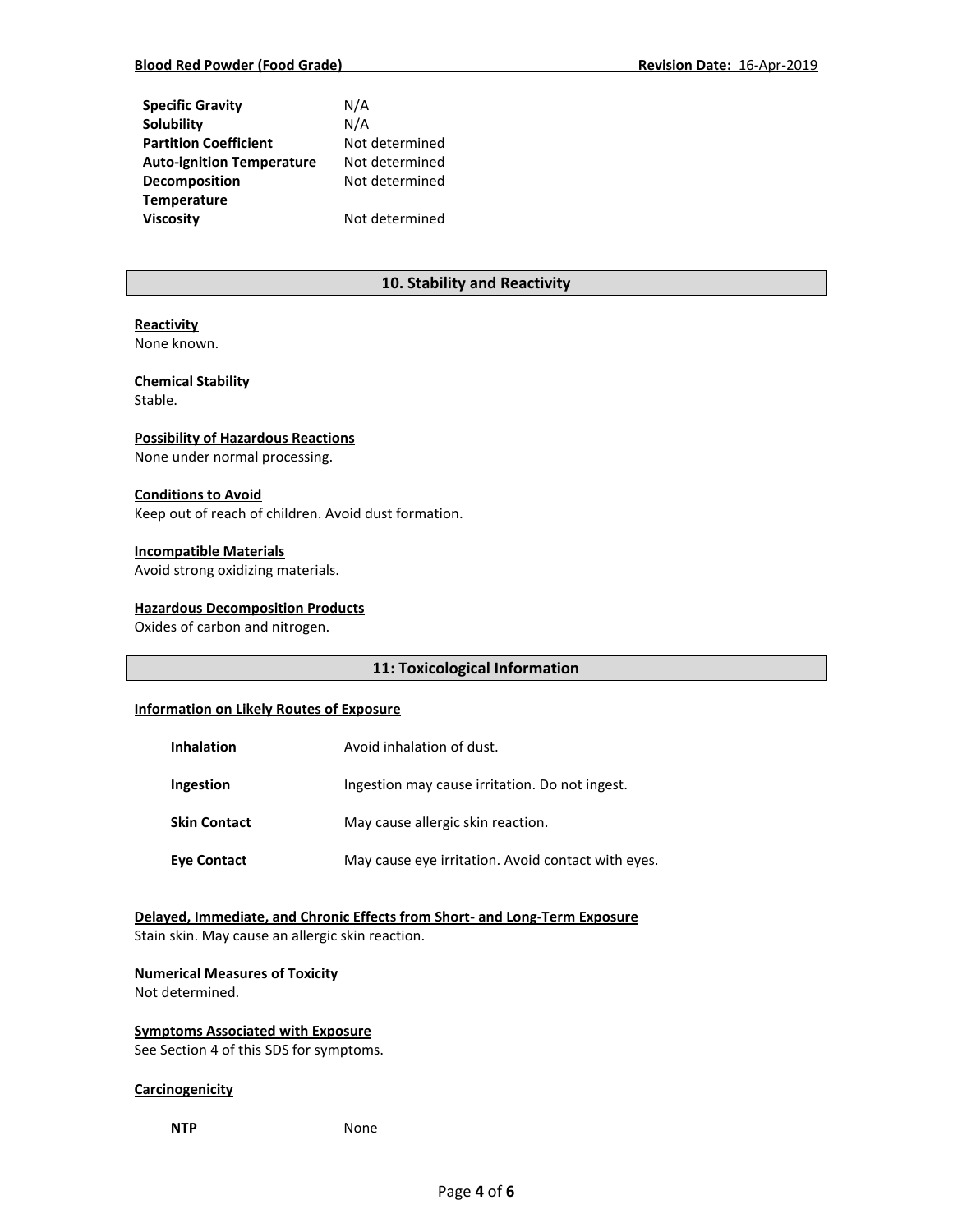**IARC** None

**OSHA** None

**12. Ecological Information**

### **Ecotoxicity**

This product is not classified as environmentally hazardous. However, this does not exclude the possibility that large or frequent spills can have a harmful or damaging effect on the environment.

### **Component Information**

Not available.

### **Persistence/Degradability**

Not determined

## **Bioaccumulation**

Not determined

**Mobility** Not determined.

# **Other Adverse Effects**

Not determined

**13. Disposal Considerations**

### **Waste Disposal Methods**

Dispose of in accordance with federal, state, and local regulations.

### **Contaminated Packaging**

Do not re-use empty containers.Dispose of containers in accordance with federal, state, and local regulations.

## **14. Transport Information**

### **Note**

See current shipping paper for most up-to-date shipping information, including exemptions and special circumstances.

| DOT         | Not regulated |
|-------------|---------------|
| IATA        | Not regulated |
| <b>OMDG</b> | Not regulated |

# **15: Regulatory Information**

#### **International Inventories** Not determined.